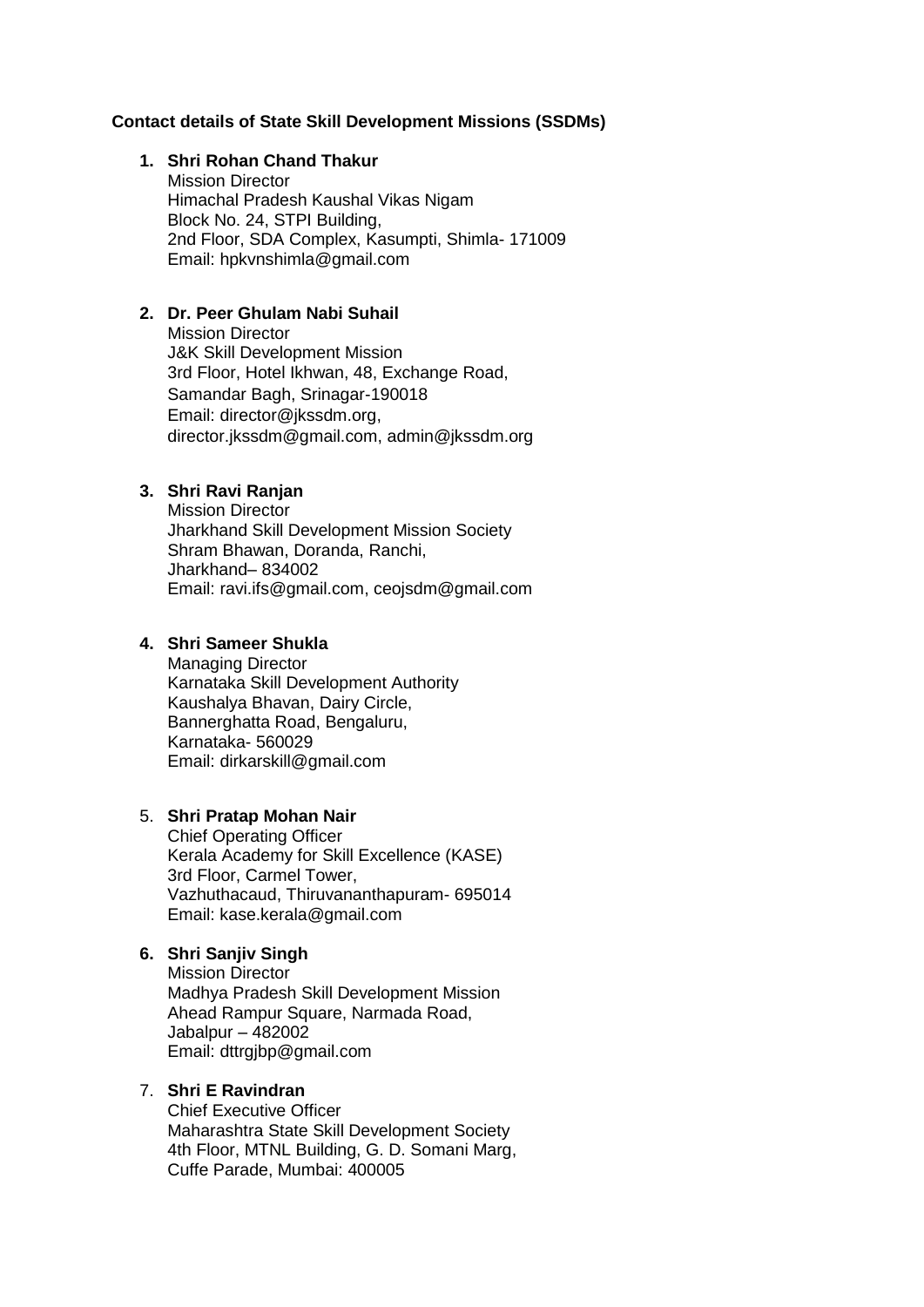Email: ceo@mssds.in

## 8. **Shri Y Vandansh Lotha**

**Director** Directorate of Employment & Skill Development Lower Bayavu Hill, Kohima, Nagaland -797121 Email: employment\_training\_ngl@yahoo.com

#### 9. **Shri Rajesh Prabhakar Patil**

Mission Director Odisha Skill Development Authority 1st Floor, Rajiv Bhavan, Unit-5, Bhubaneswar-751001 Email: emp.mission@rediffmail.com

### **10. Shri E. Vallam**

Secretary & Commissioner Puducherry State Skill Development Mission 2nd Floor, Labour Complex, Gandhi Nagar, Pondicherry- 605009 Email: lc.pon@nic.in

### **11. Shri D. K Tiwari**

**Secretary** Department of Technical Education & Industrial Training Govt. of Punjab SCO 149-152, 2nd Floor, Sector 17-C,Chandigarh- 160017 Email: [steit@punjab.gov.in](mailto:steit@punjab.gov.in)

## **12. Shri Ngikya Gohain**

Mission Director Rajasthan Skill and Livelihood Development Corporation J-8-A, EMI Campus, Jhalana Institutional Area, Jhalana Doongari, Jaipur- 302004 Email: md.rsldc-rj@nic.in

### **13. Smt. Sumita Pradhan**

SCS Additional Secretary cum Chief Administrator, SICB Skill Development and Entrepreneurship Department, Govt. of Sikkim, Sikkim- 737101 Email: chief.sicb@gmail.com

### 14. **Shri Samayamoorthi**

Mission Director Tamil Nadu Skill Development Corporation Integrated Employment Offices Campus (1st Floor), Thiru. Vi .Ka Industrial Estate, Guindy, Chennai-600032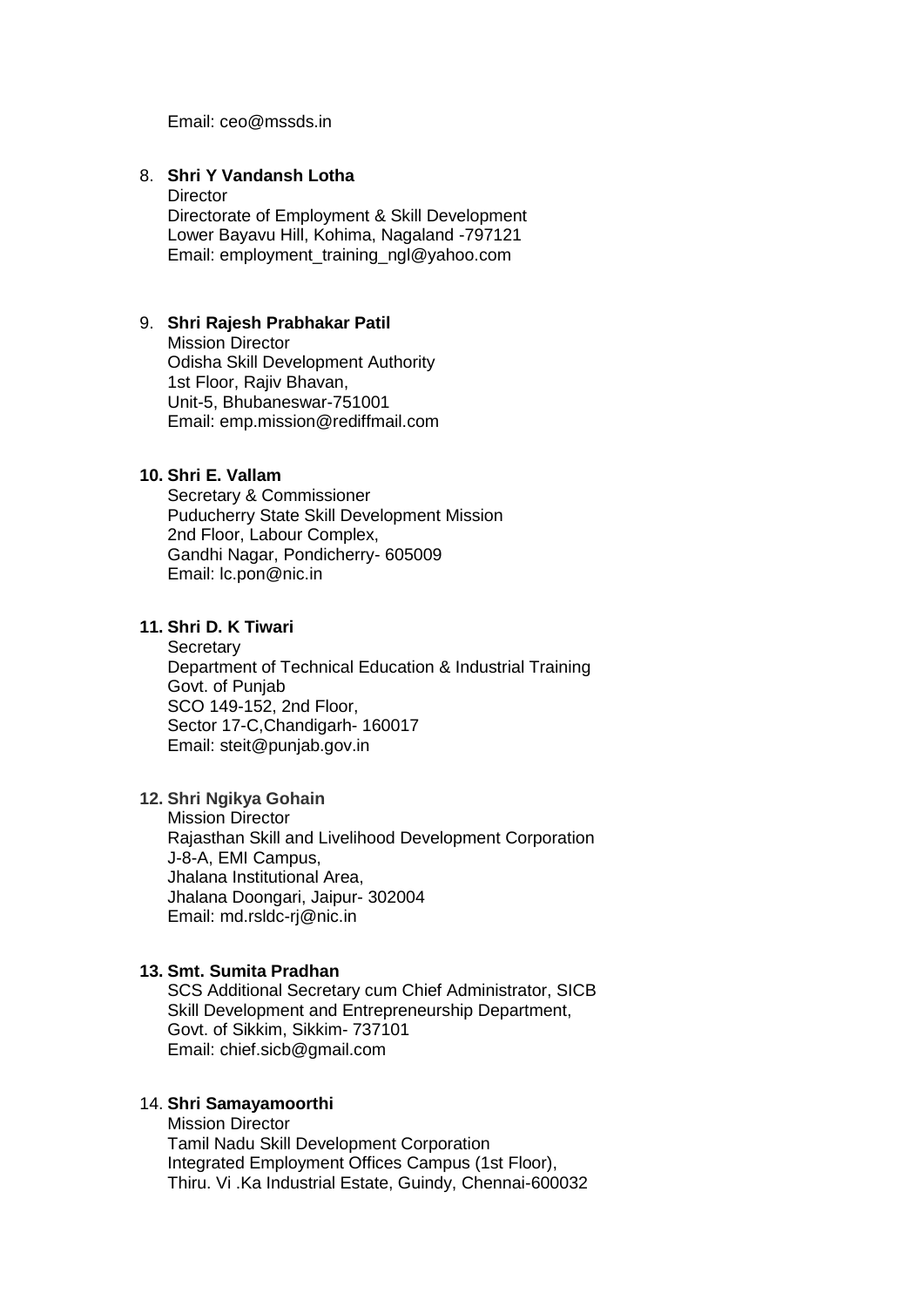Email: [dettnsdm@gmail.com,](mailto:dettnsdm@gmail.com) tnsdcchennai@gmail.com

### **15. Dr. V K Swamy**

**Director** Telangana State Skill Development Mission 1st Floor, Ashoka Raghupathi Chambers, S.P. Road, Begumpet, OPP. Shoppers Stop, Secunderabad – 500016 **Telangana** Email: director\_sd\_task@telangana.gov.in

## **16. Shri S. Prabhu,**

**Director** Tripura Skill Development Mission ITI Road, Indranagar, Agartala, Tripura- 799001 Email: skill.tripura@gmail.com

## **17. Shri Pranjal Yadav**

Mission Director Uttar Pradesh Skill Development Mission ITI Campus, Aliganj, Lucknow, Uttar Pradesh -226024 Email: mdssdm-up@nic.in

### **18. Dr Ahmed Iqbal**

Mission Director Uttarakhand Skill Development Mission 26, Mahila ITI, Near Survey Chowk, EC Road, Karanpur, Dehradun, Uttarakhand 248001 Email: [directortechskill.uk@gmail.com](mailto:directortechskill.uk@gmail.com)

#### **19. Ms. Roshni Sen**

Principal Secretary Department of Training, Vocational Education and Skill Development West Bengal Email: prsec.tetsd-wb@gov.in

#### **20. Shri Lalhmunsanga**

**Director** Labour, Employment, Skill Development and Entrepreneurship Govt. of Mizoram Upper Republic (Near Seventh Day Adventist Church), Aizawal, Mizoram- 796001 Email: hnamtes@gmail.com

# 21. **Shri A P Tiwari, IPS**

Mission Director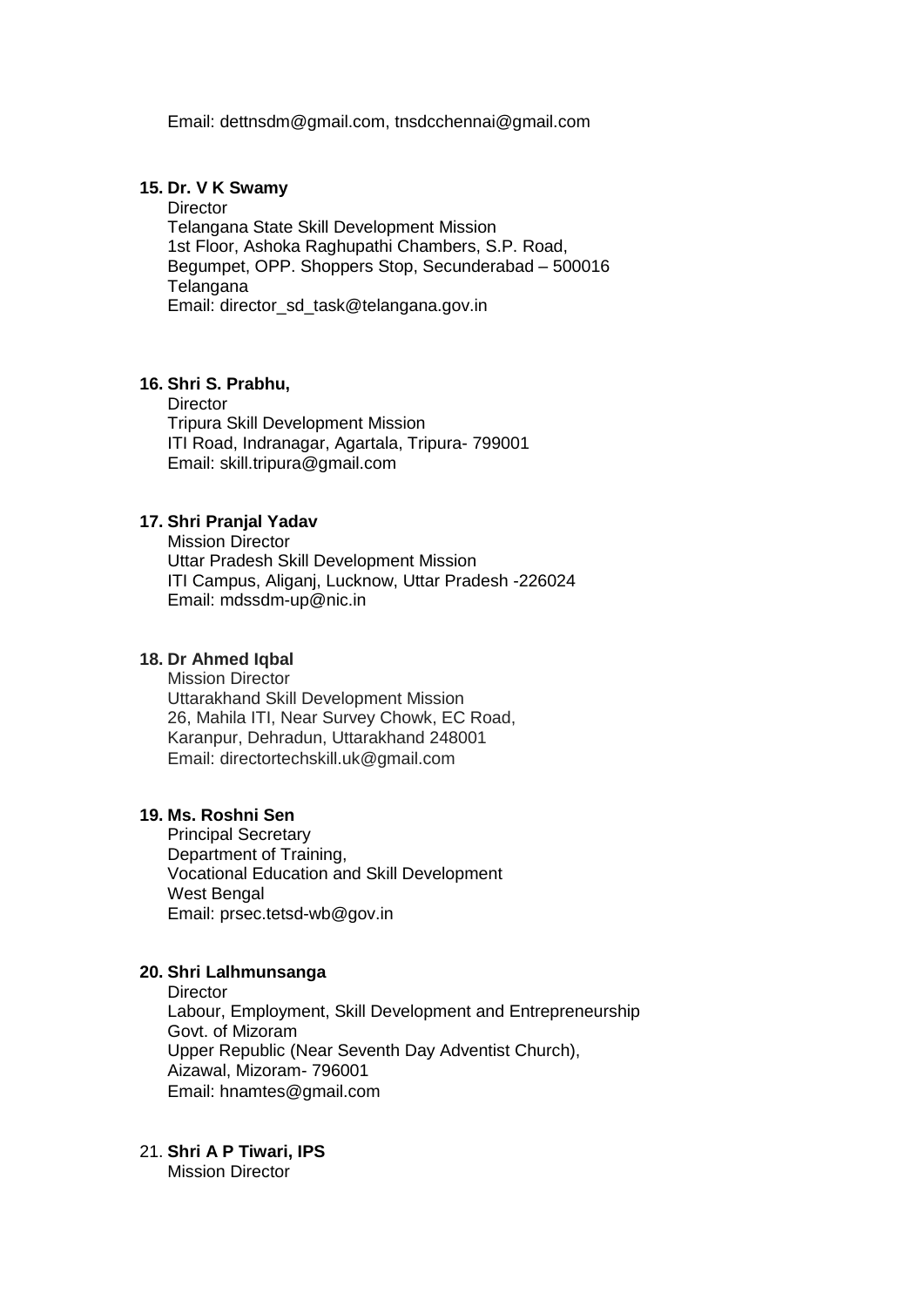Assam Skill Development Mission NH-37, Katabari, Garchuk Near DPS School Guwahati, Assam- 781022 Email: [missiondirector.asdm@gmail.com](mailto:missiondirector.asdm@gmail.com)

# 22. **Shri Subu Tabin**

**Director** Department of Skill Development and Entrepreneurship Itanagar, Arunachal Pradesh- 791111 Email: subutabin@rediffmail.com

## **23. Shri Sanjay Kumar Singh**

Mission Director Bihar Skill Development Mission 5th floor, 'A' Wing, Niyojan Bhawan, Near Income Tax Office, Patna – 800001 Email: [md.bsdm@gmail.com](mailto:md.bsdm@gmail.com)

# **24. Shri Sachin Rana**

Mission Director Chandigarh Skill Development Mission University of Technology Campus, Sector-12, Chandigarh- 160012 Email: [officecsdm@gmail.com,](mailto:officecsdm@gmail.com) missiondirectorcsdm@gmail.com

### **25. Shri Yashwant Kumar**

Chief Executive Officer Chhattisgarh State Skill Development Authority Old PHQ (Police Head Quarter), Near Raj Bhawan, Civil Line, Raipur -492001 Email: ceo.cssda-cg@gov.in

# **26. Shri Aleixo F. Da Costa**

**Director** 

State Directorate of Skill Development & Entrepreneurship Shrama Shakti Bhavan, Panaji, Goa – 403001 Email: [dir-ct.goa@nic.in](mailto:dir-ct.goa@nic.in)

#### **27. Shri Raj Nehru**

Mission Director Haryana Skill Development Mission Directorate of Skill Development & Industrial Training, 30 Bays Building, Sector - 17, Chandigarh- 160017 Email: [md.hsdm@gmail.com](mailto:md.hsdm@gmail.com)

#### **28. Smt. Jaspreet Kaur, IAS**